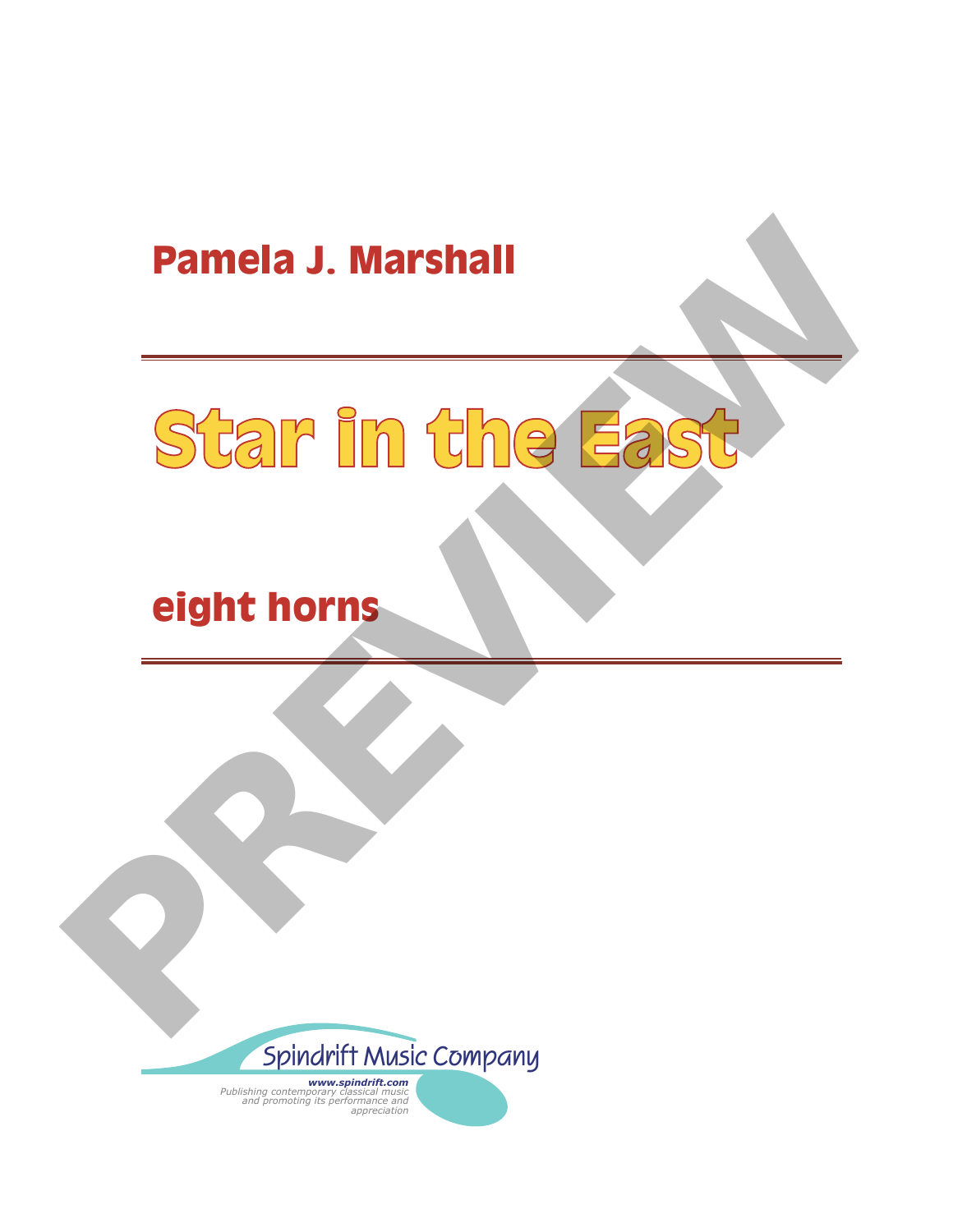### **Star in the East**

for eight horns by Pamela J. Marshall

Duration approximately 3'45

### **Notes**

In the 1970s, I arranged several Christmas tunes for two horns and for two horns and voice so that my friends and I could perform them in the Boston subway.

My arrangements included a few standards, like Silent Night and God Rest Ye Merry Gentlemen, but I was more interested in less often heard music. I found several unfamiliar tunes in a folk song collection in the Boston Public Library (I'm not sure anymore what book it was, but I think it was Ruth Crawford Seeger's American Folk Songs for Christmas). I was enchanted by several of them and arranged them for our small group. For eight horses and Marshall<br> **Properties A**. Marshall<br> **PREVIEW SET ASSOCIATE A** Consider the state of the state of the state of the state of the state of the state of the state of the state of the state of the state of

More recently, I rediscovered my collection and wanted to hear the tunes again. I arranged Star in the East for 8 horns (horn players love to play music for large ensembles). My setting has several variations and interludes.

Then I decided to expand that arrangement into a version for orchestra because I wanted to inject a little variety into the standard holiday programs. Along the way, I added two more tunes, making it a medley. The other tunes in Three Appalachian Carols are Can't You Hear the Lambs A'Cryin' and Tomorrow Shall Be My Dancing Day.

Star in the East is a lively modal hymn tune that I have seen in various hymnals, often under the name of Brightest and Best. It has many verses, which I've seen used with other tunes too. The words of the refrain are:

Brightest and best of the stars of the morning Dawn on our darkness and lend us thine aid. Star in the East, the horizon adorning Guide where our infant Redeemer was laid.

*Pamela J. Marshall Updated March 1999*

Spindrift Music Company 38 Dexter Road Lexington, MA 02420

On the Web at http://www.spindrift.com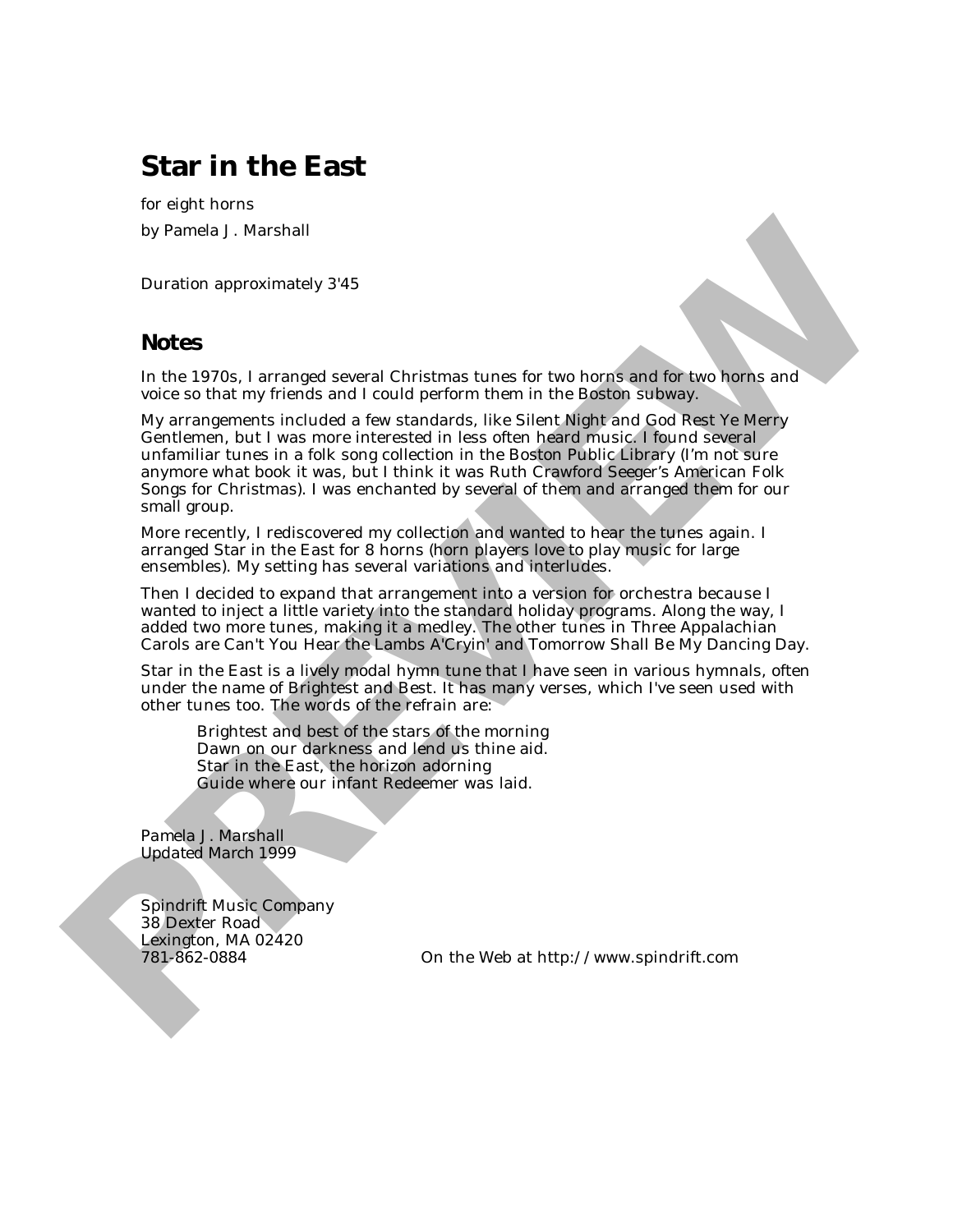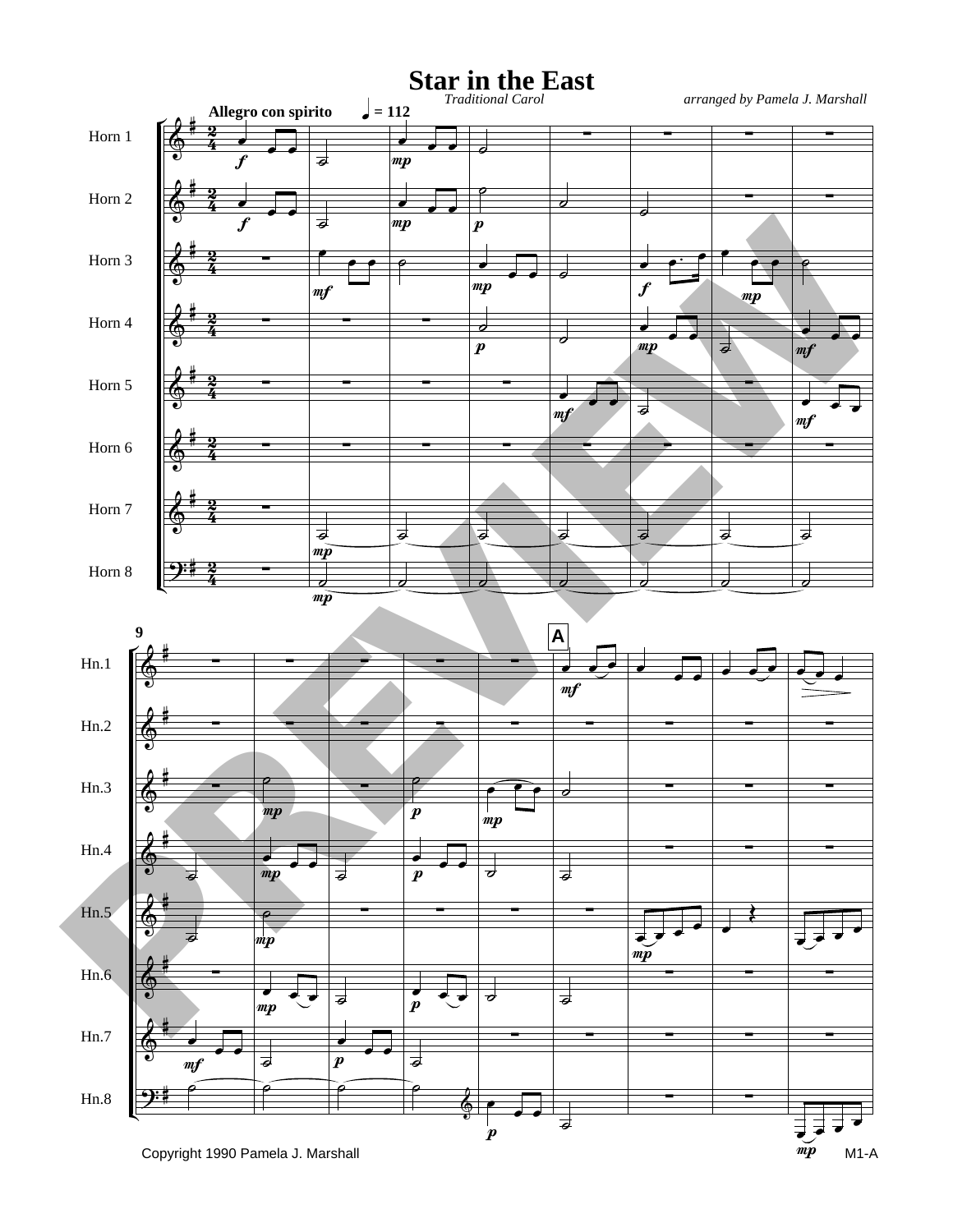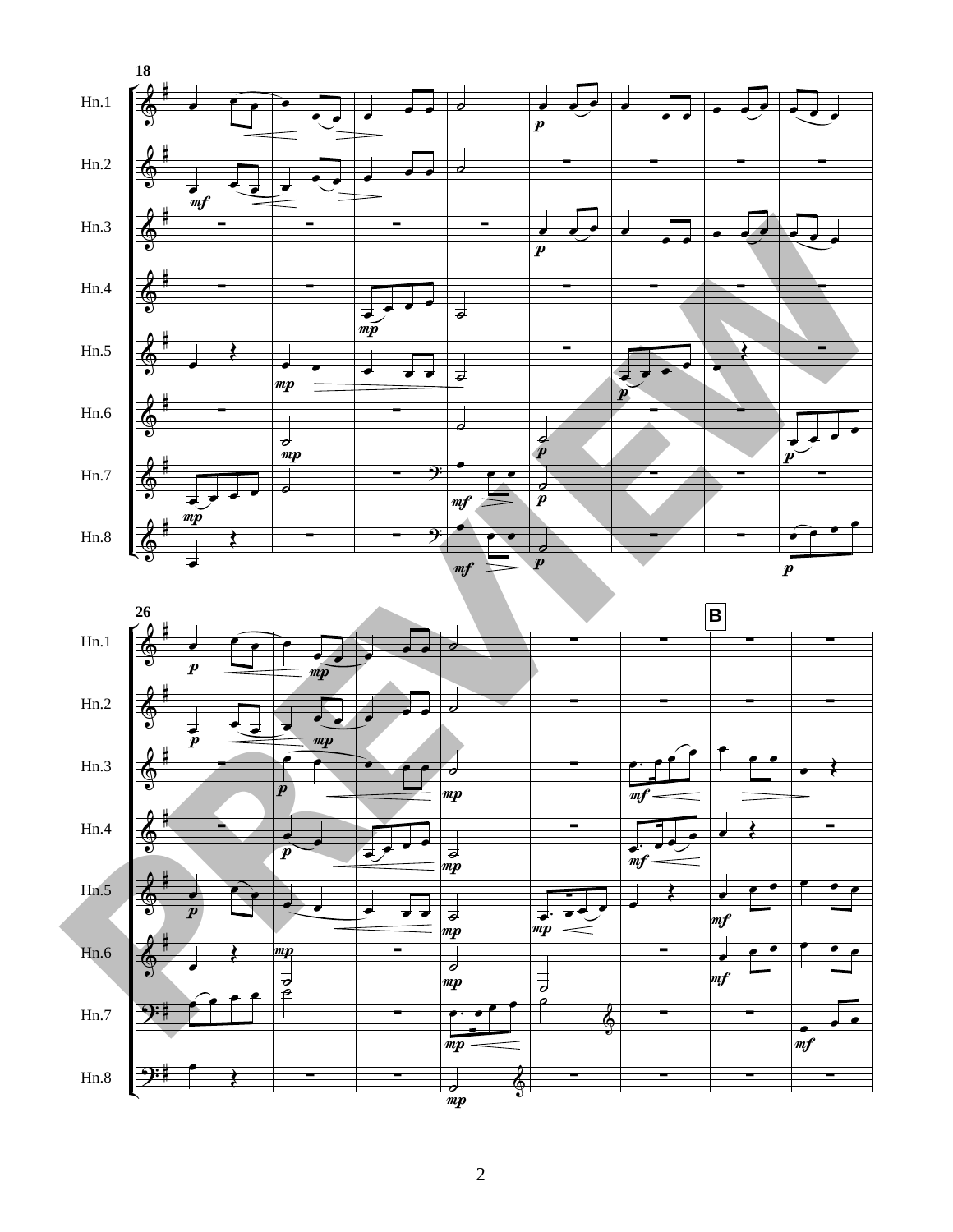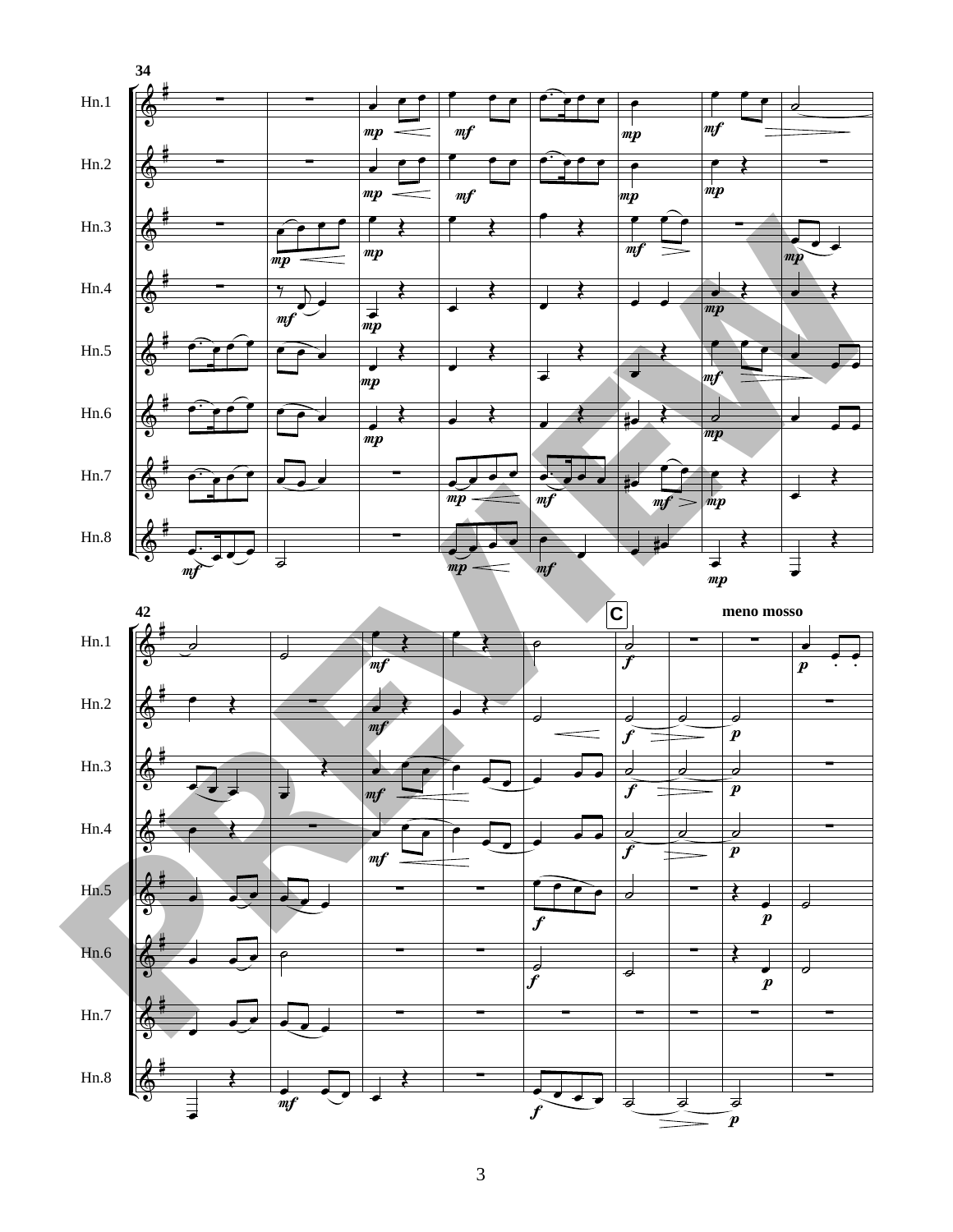

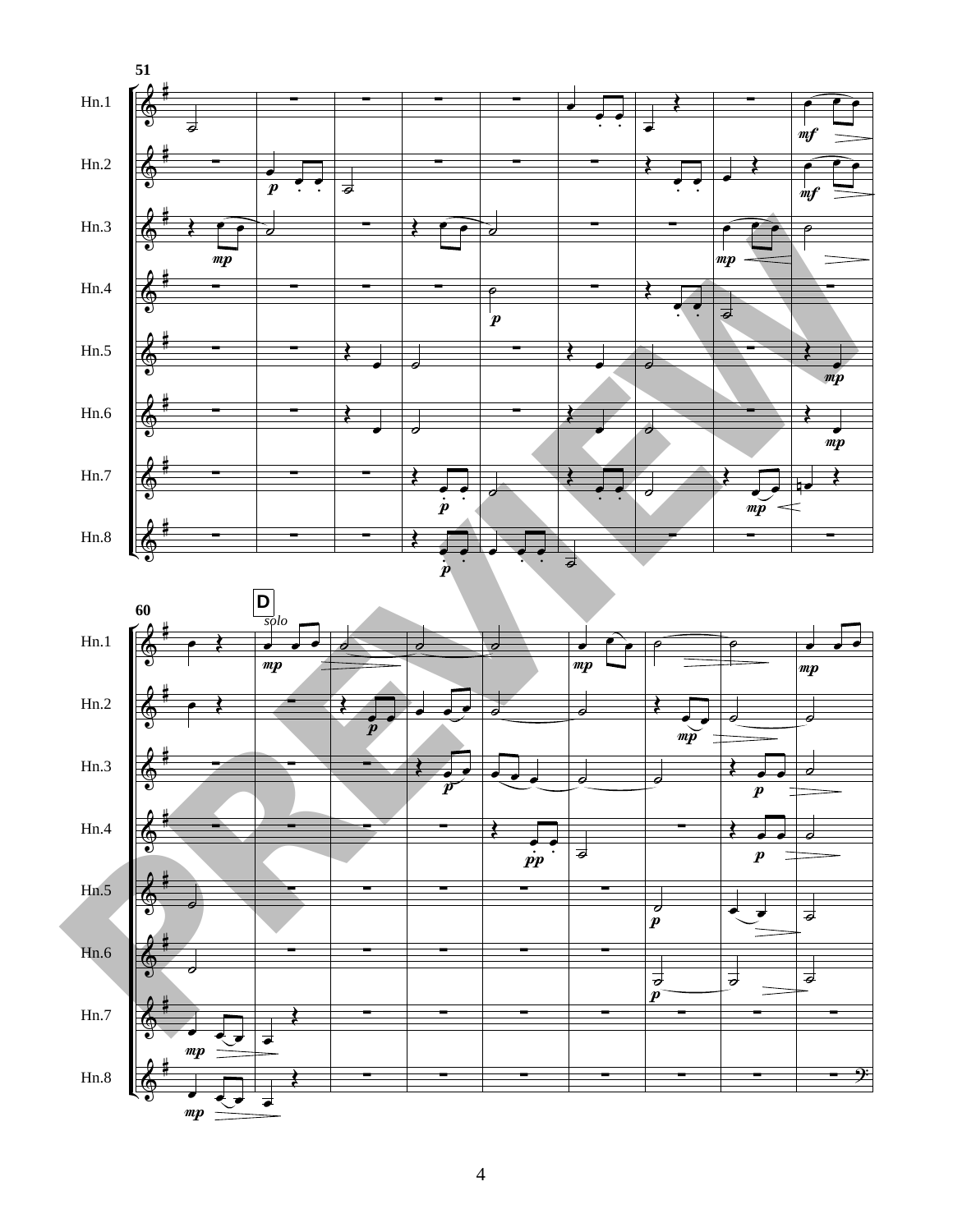

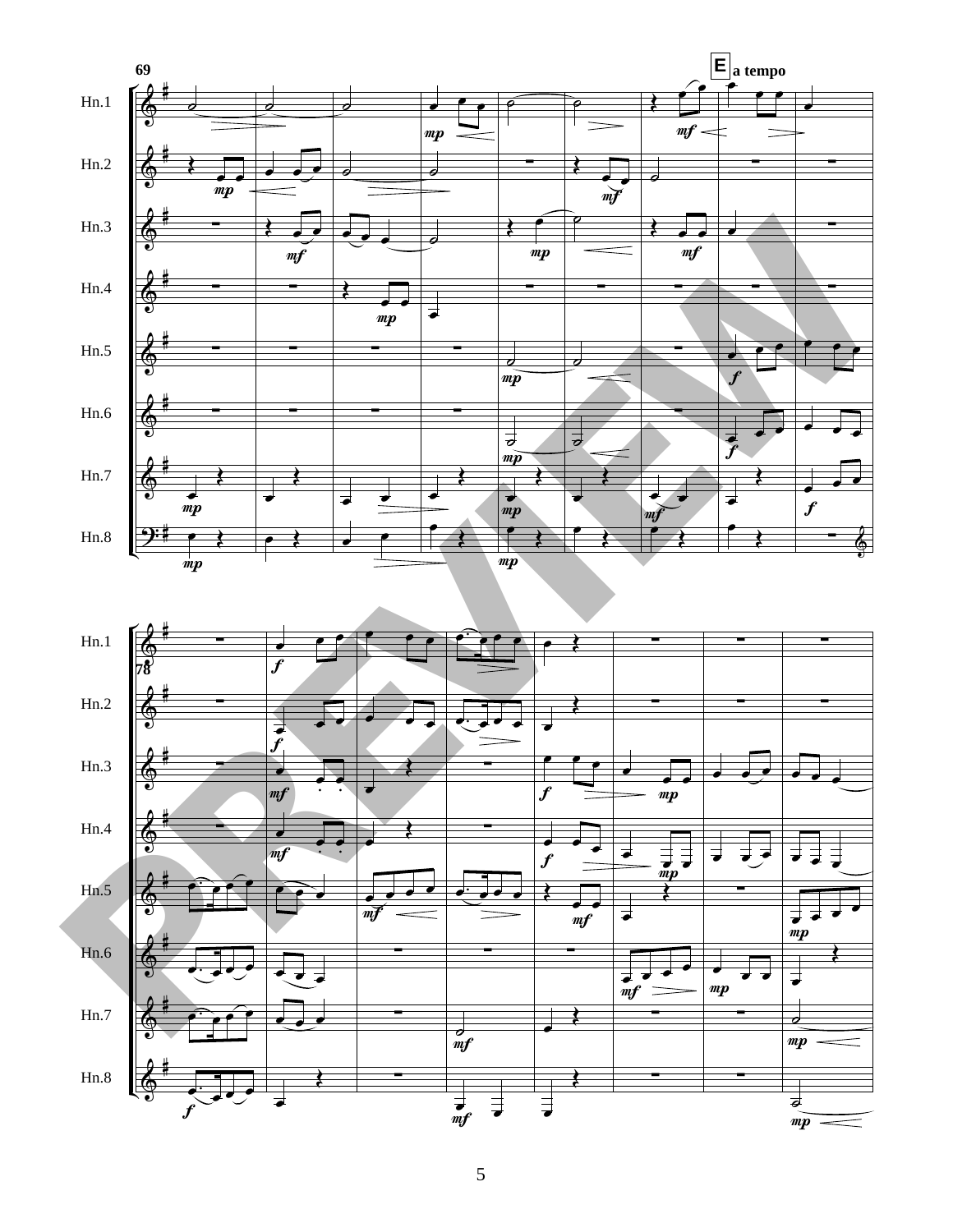

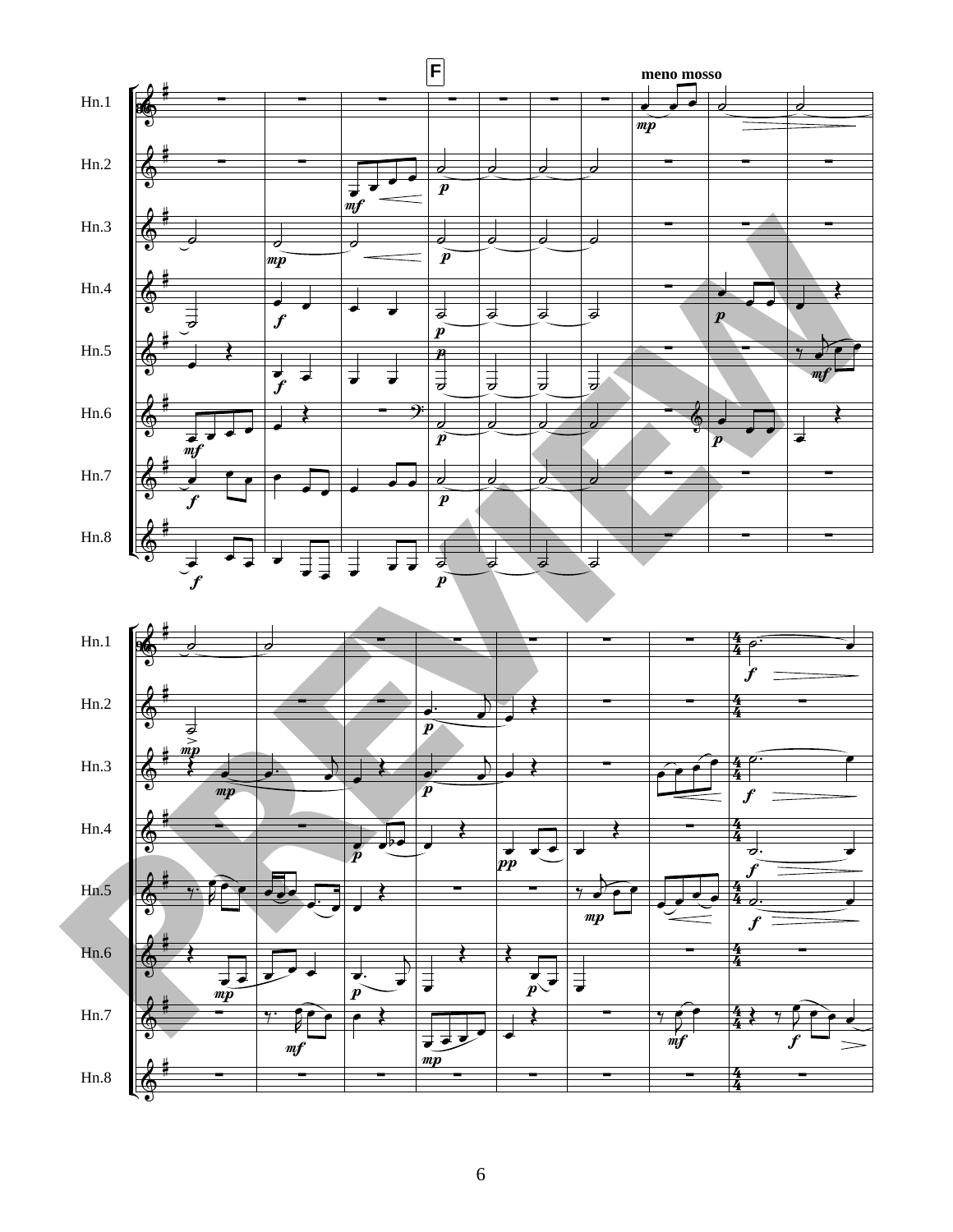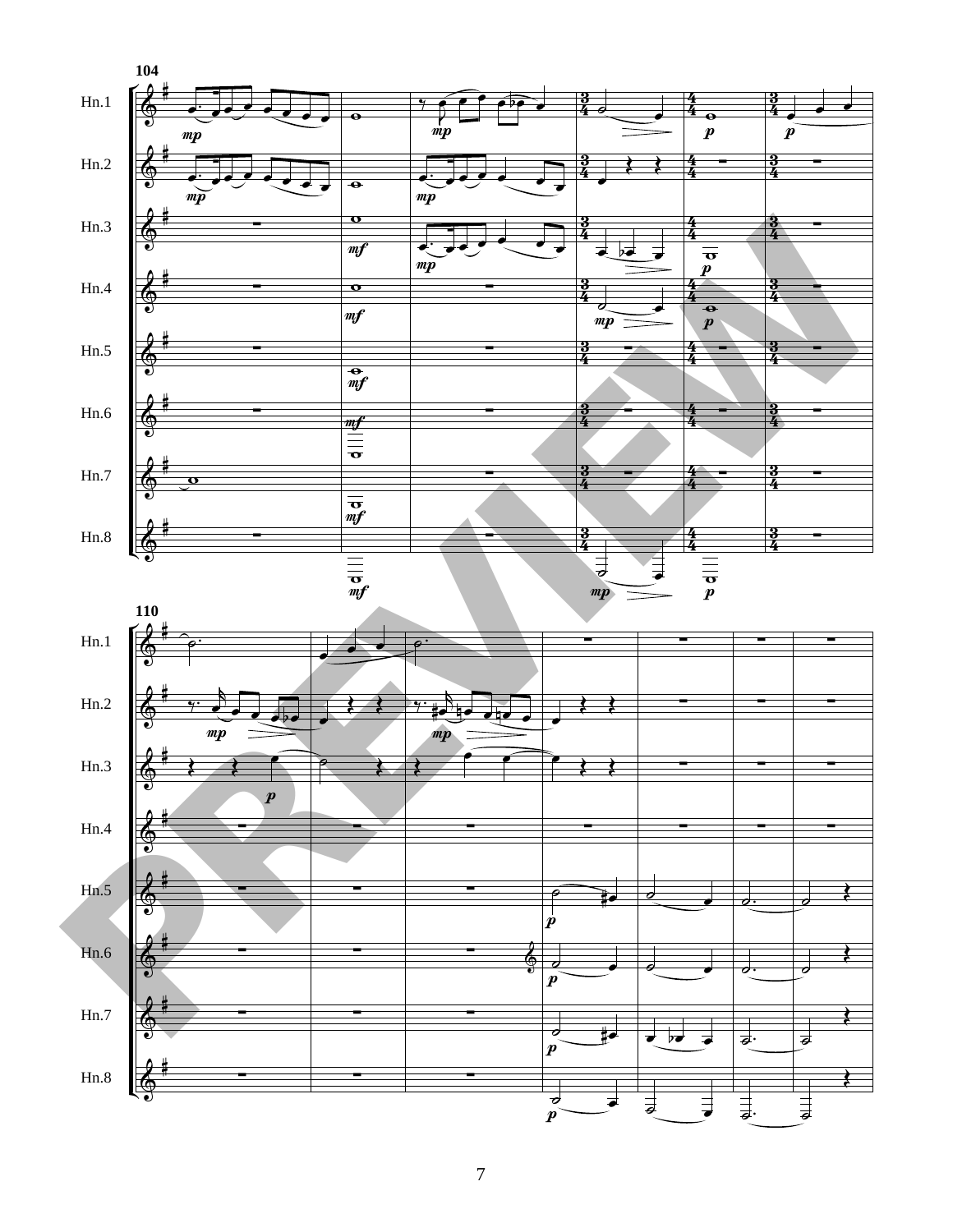



 $m f$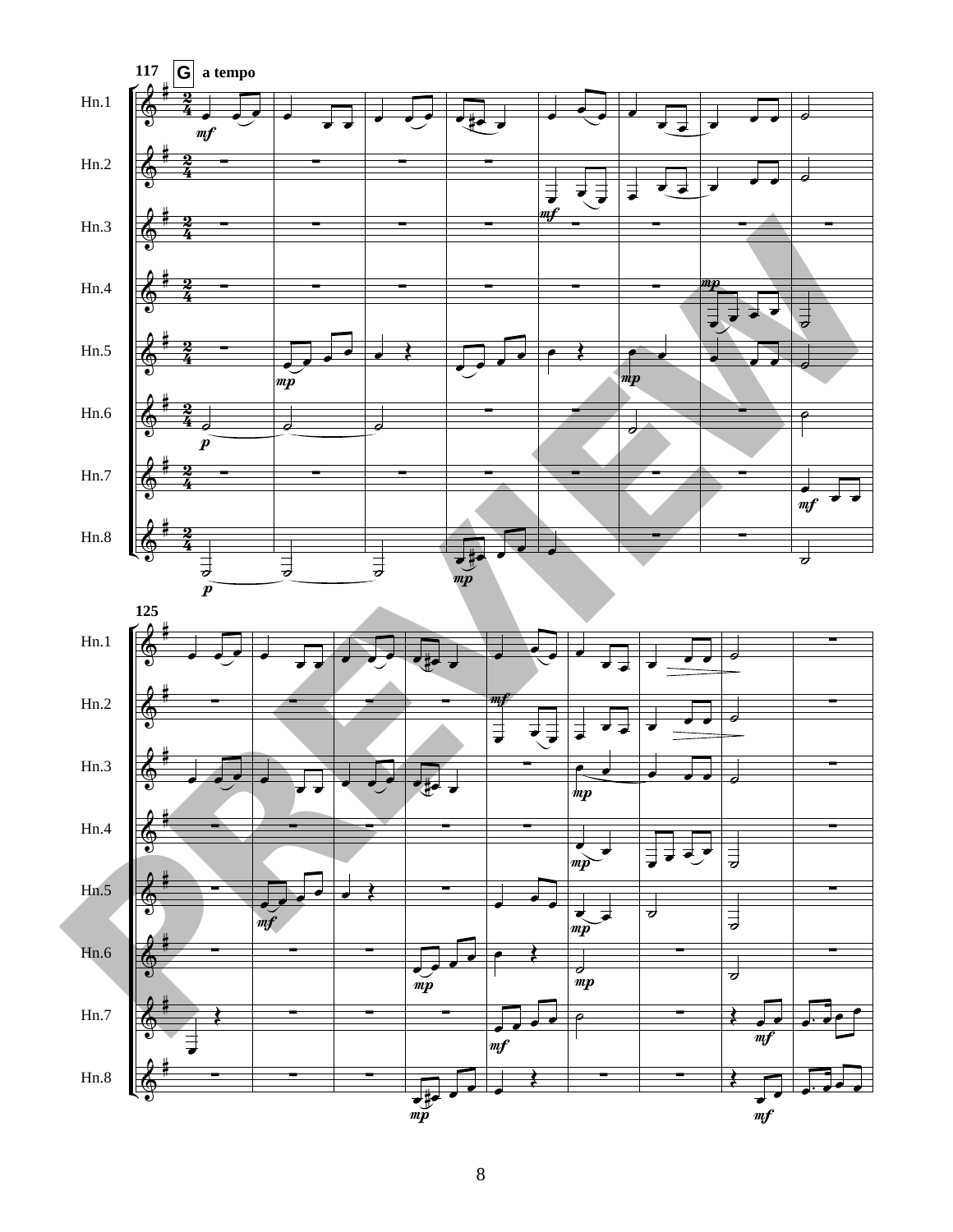

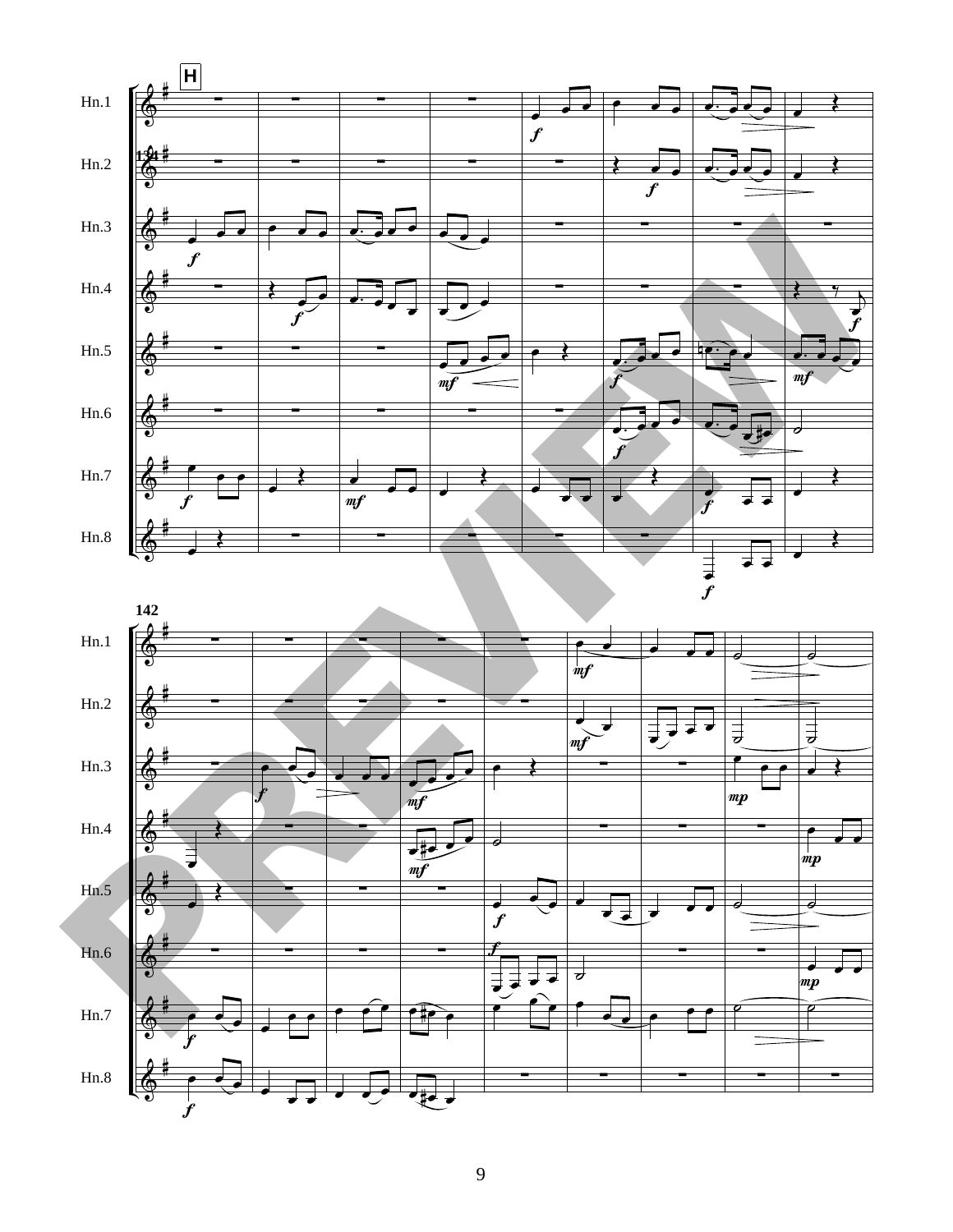